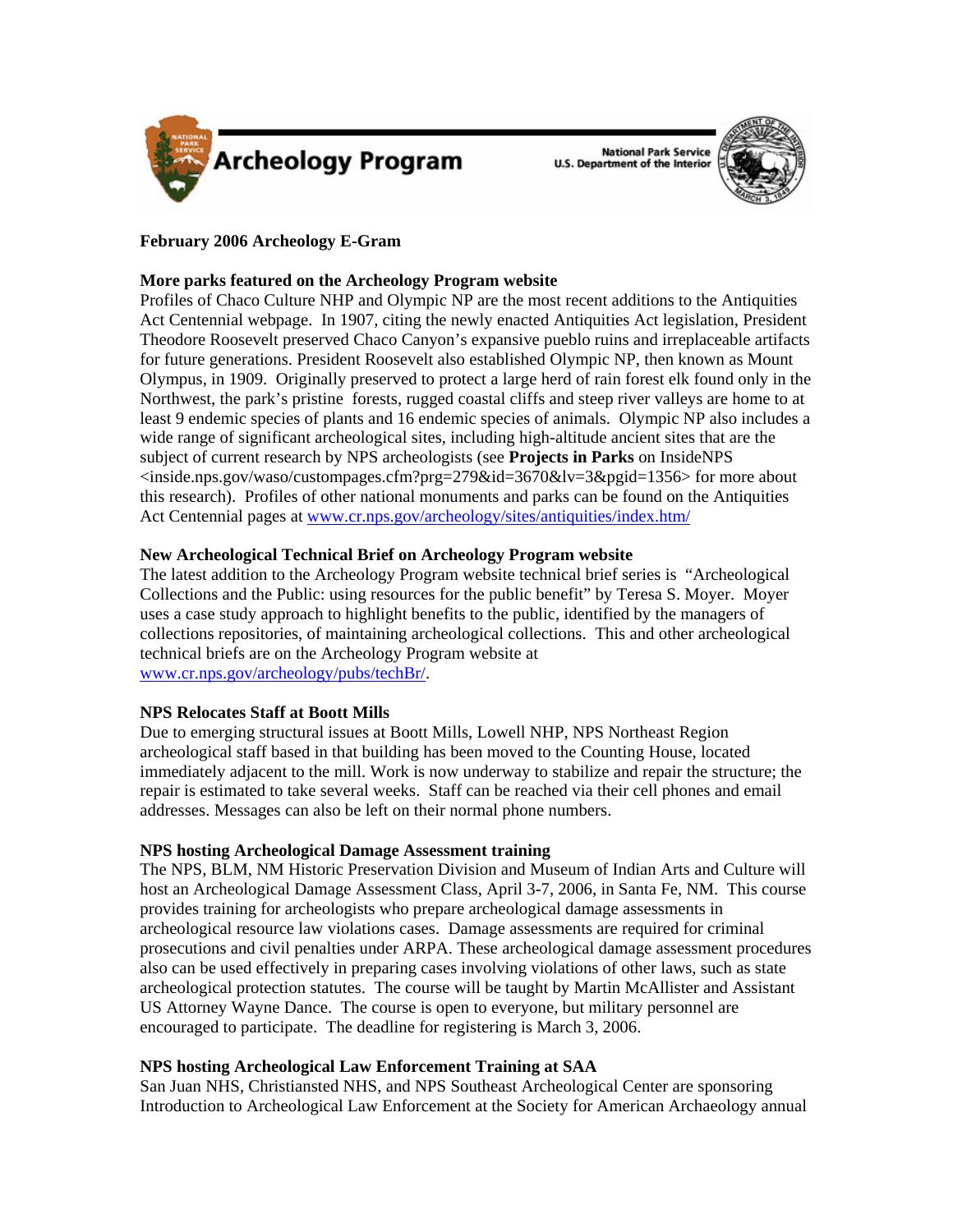meeting in San Juan, Puerto Rico. The class will be held April 25-26, 2006, in the Troop Quarters room at Fort San Cristobal, San Juan NHS. Introduction to Archaeological Law Enforcement provides a basic introduction to dealing with archaeological resource crime using the Archaeological Resources Protection Act of 1979 and other legal, investigative and prevention tools. The instructors for this class are Wayne Dance and Martin McAllister. There is no tuition fee or class registration form, but participants should contact a class coordinator by April 1, 2006, to reserve a space.

#### **National Trust and ACHP announces nominations for Federal Partnership Award**

The Advisory Council on Historic Preservation and the National Trust for Historic Preservation announce the call for nominations for the 2006 National Trust/ACHP Award for Federal Partnerships in Historic Preservation. The joint award honors outstanding Federal partnerships that have achieved exemplary preservation of historic resources. Partners may include Indian tribes and Native Hawaiian organizations, not-for-profit organizations, individuals, businesses, State and local governments, and other non-Federal persons or organizations. Nominated projects or programs can include one or more non-Federal partners and more than one Federal agency. This national awards program provides an opportunity for you to showcase an agency's commitment to a preservation ethic and gain public awareness of its accomplishments. The award brochure and nomination form are available at [www.nationaltrust.org/preservation awards.](http://www.nationaltrust.org/news/2006/20060117_npa.html) The deadline for nominations is March 1, 2006.

### **Coordination Meeting for Archeological Sites in Grand Canyon NP**

A meeting to coordinate monitoring and treatment of archeological sites in Grand Canyon NP that are affected by the operations of the Glen Canyon Dam was held in Phoenix, AZ, on January 23 and 24. NPS archeologists and resource managers from GRCA and GLCA, the Bureau of Reclamation (which is responsible for the effects of dam operations), and the USGS (which provides scientific research data for the area) participated. NPS Chief Archeologist Frank McManamon and Reclamation Chief Archeologist Tom Lincoln attended, at the request of the participants, to provide a national perspective on the issues of archeological site monitoring and treatment. The participants reviewed and updated existing plans for the coordination of activities and for the development of a common approach to site monitoring and the development of site treatment plans.

### **NPS MWAC Archeologist Tom Thiessen retires**

After working at the NPS Midwest Archeological Center in one capacity or another almost continuously since 1969 when he was a crew member at the Bendish and Fort Rice sites in North Dakota, Thomas D. Thiessen retired earlier this month. Tom also served as a VIP in 1972, participating in archeological inventories at the Oahe Reservoir, ND. Later that year, he was hired as a staff archeologist and in 1975 he was reassigned to the Denver Interagency Archeological Services Program in the former Rocky Mountain Region. Tom also worked as an interpretive ranger at Knife River Indian Villages NHS in 1976, and returned to MWAC in 1977 where he remained until his retirement. For the past 10 years, Tom has served as Park Archeology program manager, overseeing all Center archeology in the Midwest Region parks. At one time or another, he oversaw virtually all aspects of the Center's operation.

Tom received his M.A. in Anthropology in 1976 from the University of Nebraska-Lincoln; his Masters Thesis title is *Middle Missouri Tradition Occupational Sequences for the Cannonball and Knife-Heart Regions*. He is a well-respected historian and ethnohistorian, with deep and abiding interests in an amazingly broad range of subjects. Among these are: the early fur trade on the American and Canadian Plains and Great Lakes, the Indian Wars on the American northern and central plains, the Spanish American War (particularly the Philippine Insurrection), World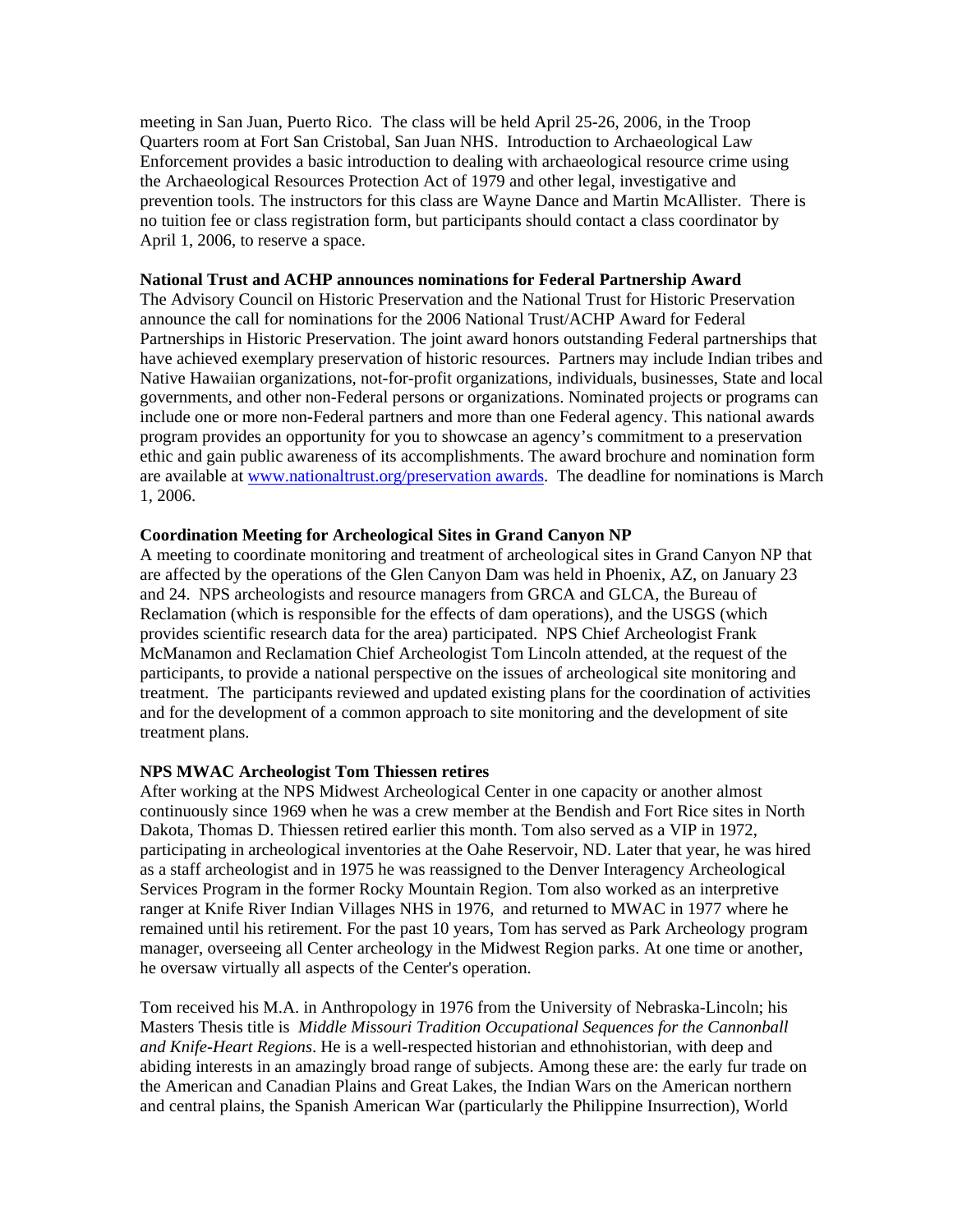War I, German and Russian Imperial histories, the Boer War, and (as his last name might suggest) Iceland and the Vikings.

Tom served tirelessly compiling information and preparing archeological and historical summaries of the Blood Run site and Loess Hills as part of studies examining their eligibility to become part of the national park system. Over the course of his career, Tom prepared 75 reports for the Center, either as sole author or as co-author. His publications include *Early Fur Trade on the Northern Plains: Canadian Traders Among the Mandan and Hidatsa Indians, 1738-1818* (with Raymond W. Wood); *People of the Willows: The Prehistory and Early History of the Hidatsa Indians* (with Stanley Ahler and Michael Trimble); and *Emergency Archeology in the Missouri River Basin: The Role of the Missouri Basin Project and the Midwest Archeological Center in the Interagency Archeological Salvage Program, 1946-1975*.

Tom's friends and colleagues wish him all the best in his retirement.

#### **Projects in Parks: New Mexico SiteWatch assists NPS to care for archeological sites**

In 2002, New Mexico's SHPO Historic Preservation Division initiated a state-wide archeological site stewardship program, New Mexico SiteWatch, to assist federal agencies in protecting sites. Nationwide, archeological stewardship programs protect and preserve archeological sites for future generations. Site stewardship programs rely on volunteers to work with government agencies that have land-management responsibilities and with private landowners to care for and protect archeological sites.

The BLM, FS, and NPS all supported the development of New Mexico SiteWatch. Although BLM and FS had existing site steward programs (Jim Copeland [BLM, Farmington Office] had sponsored the Northwest New Mexico Site Stewards, for example, and Mike Bremer, had coordinated volunteer site steward activities on FS lands in New Mexico), SiteWatch is an umbrella group to coordinate volunteer training and placement of site stewards on lands of all participating federal agencies in New Mexico.

Volunteer site stewards receive training in site monitoring and protection and are certified through a program developed with the Archaeological Society of New Mexico. They monitor sites and report on any disturbance that they detect, and participate in archeological surveys. Site stewards document and rehabilitate sites under the direction and supervision of land-managing agency experts, and are registered with the agency where they volunteer.

Volunteers come from a number of backgrounds, and are interested in preserving the cultural resources in their area. One does not need any particular expertise to volunteer, as training is provided by New Mexico SiteWatch. Interest and a determination to help is all that volunteers need to qualify for training. The current SiteWatch Coordinator, Phil Young, estimates that by the end of 2006, 200 or more site stewards will be registered. He notes that SiteWatch is about all kinds of cultural resources – historic cabins, battlefields, even Route 66!

SiteWatch volunteers belong to geographically-based chapters. The SiteWatch Coordinator in 2002, Art Krupsicz, established the pilot chapter to monitor archeological sites in Gila National Forest. Since the establishment of that first New Mexico SiteWatch chapter, other chapters have been formed at Petroglyph NP, Chaco Cultural NHP, Salinas Pueblo Missions NHP, and Bandelier NM. New SiteWatch chapters are planned for Carlsbad Caverns NP, White Sands NM, Galisteo Basin, and central New Mexico. SiteWatch is also working with tribal governments in New Mexico to establish stewardship programs to protect and monitor culturally sensitive areas.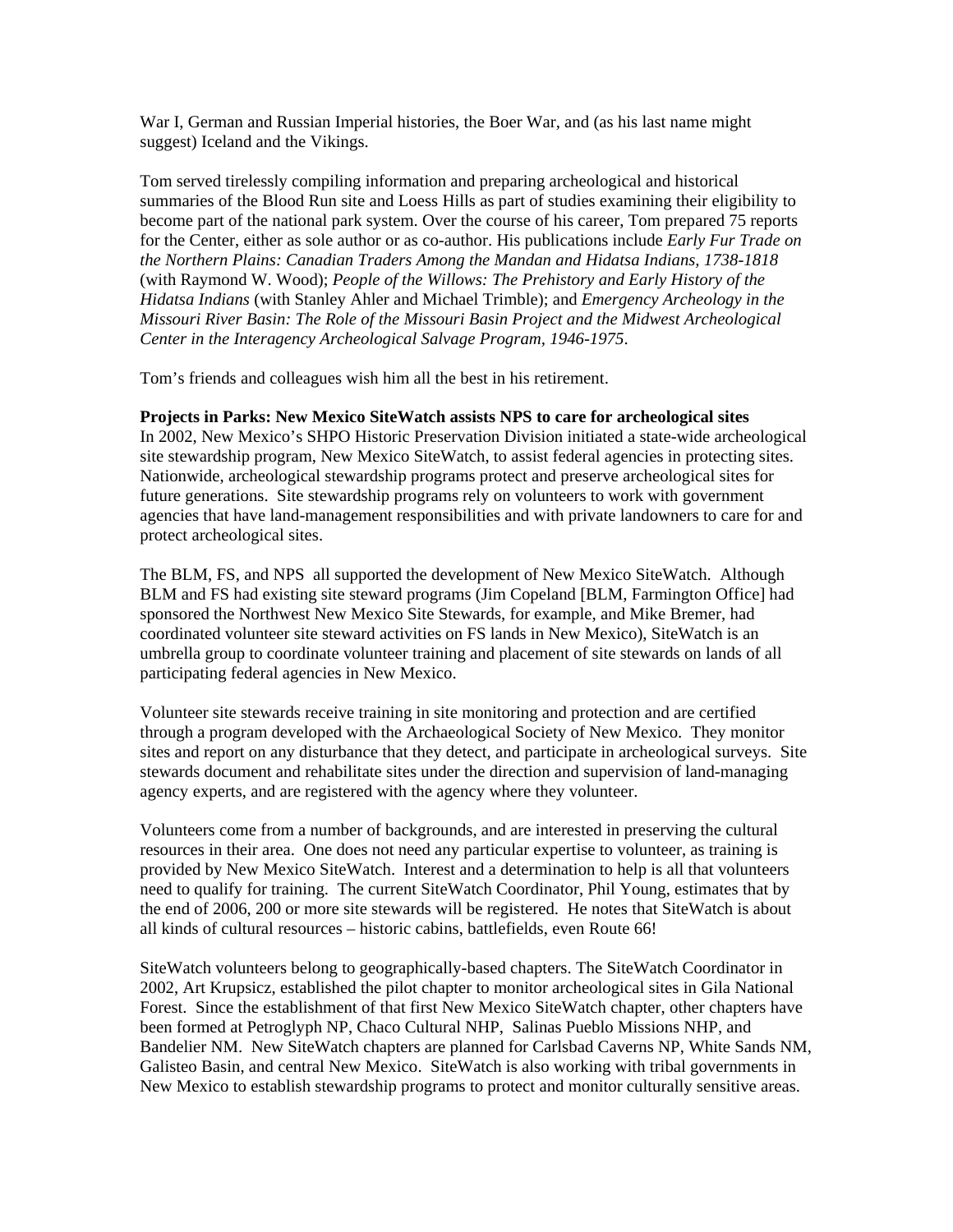### **Site Stewardship Programs in Your National Park**

Site stewardship programs are an effective way to integrate multiple goals. Stewardship programs provide opportunities for public involvement in archeological research and preservation activities, and constitute a platform for public education. Knowledge about local cultural resources can foster pride about an area's cultural resource in area communities, and commitment to protection of these resources.

And, site stewardship programs do protect sites. The Alutiiq Museum, reported that monitoring by site stewards in its program has significantly reduced levels of looting and vandalism at sites on Kodiak Island, Alaska. Volunteers also provide assistance to archeologists in carrying out reconnaissance and site recording activities. By detecting changes early on, problems can be addressed more efficiently.

Archeological sites are experiencing higher visibility as greater numbers of people visit parks and natural areas, and often it is challenging for cultural resource management staff to keep up. One way to enlist some assistance with responsibilities for archeological resources is through volunteers. New Mexico SiteWatch Coordinator Phil Young has some suggestions for developing a successful program in your park:

- o **Assess the cultural resources in your park**. Do you have cultural resources that could use additional monitoring and/or site condition documentation? If so, prioritize the resource needs and establish a site steward volunteer folder. This will help your volunteers and you.
- o **Appoint a good volunteer coordinator.** This is truly key: you need at least one good coordinator to work with volunteers. Archeologists in large areas of managed land may have several coordinators, to spread the work load.
- o **Recruit volunteers.** You can develop your own network, of course, but it may be more efficient to tap into an existing site stewardship program. Contact your SHPO, talk to other Federal agencies, tap into your local communities. Avocational archeology groups, local history organizations, community museums, even libraries may be sources for a pool of site steward volunteers.
- o **Train your volunteers.** Volunteers work for you, so you need to train them properly. Some states sponsor state-wide certification programs; you might also partner with site steward programs in other federal agencies for training. Take the time to arrange for a lecture on local history, or teach a technical skill, like reading a topographical map or using a GPS unit. You want to develop a core group of committed people that you can rely on to work with you over a period of time, and this takes a little TLC.
- o **Give your volunteers meaningful work assignments.** All volunteer programs lose people over time; you want to get your volunteers involved as soon as possible and keep them involved with significant projects and ongoing educational opportunities. Do you have reasonably good baseline data about site condition to begin monitoring, or can you use site steward volunteers to help obtain initial condition descriptions?
- o **Support and encourage your volunteers as much as you can!** Awards, media recognition, potlucks, volunteer education (ID, hats, shirts, etc.) can go a long way towards keeping volunteer program or site steward chapter viable.

## **Site Stewardship Program Resources**

### *Federal Stewardship Programs*

A number of Federal agencies have established site stewardship programs. These include: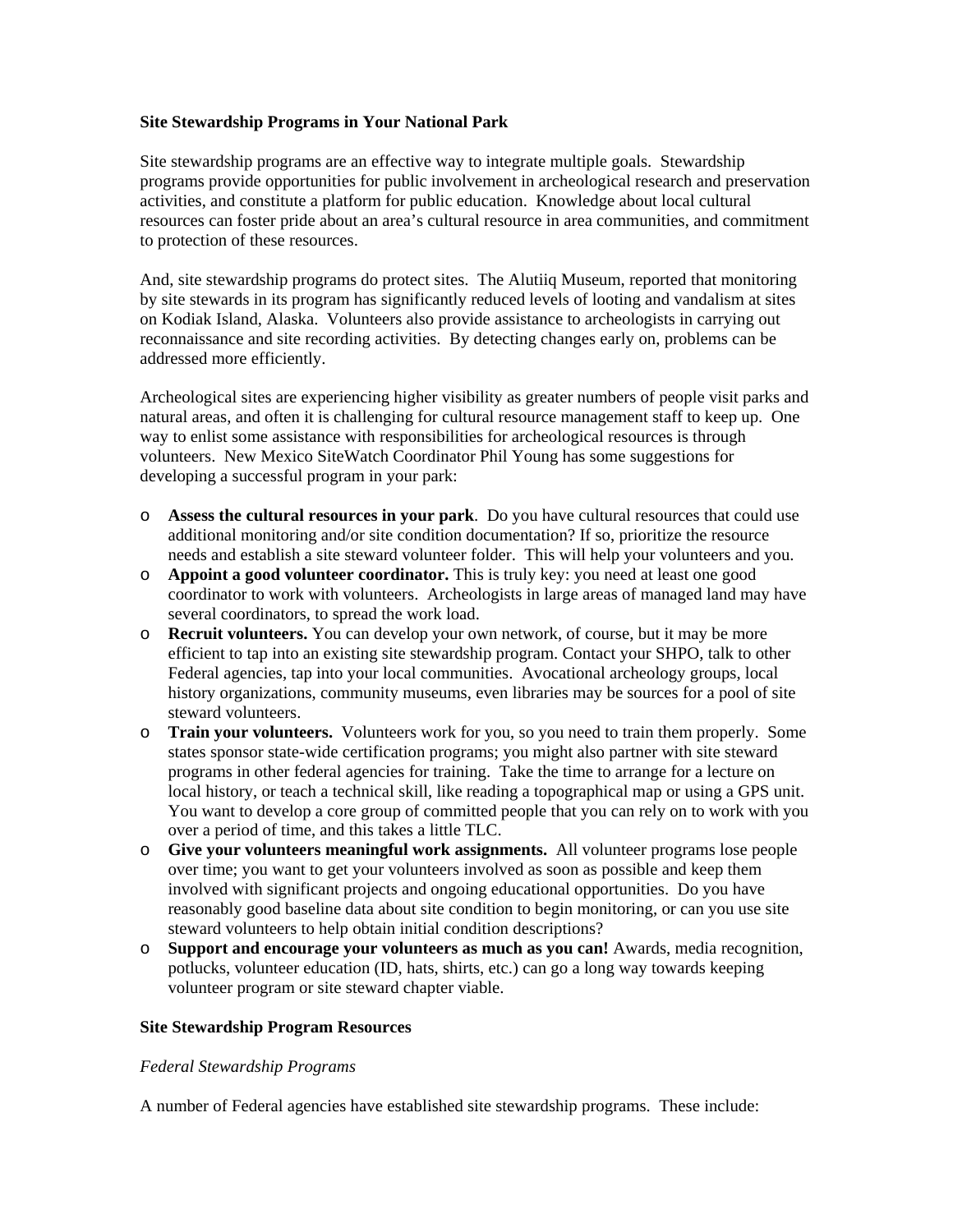#### **Bureau of Land Management –Adventures in the Past**

[www.blm.gov/heritage/adventures/want\\_2\\_help/site\\_steward.html](http://www.blm.gov/heritage/adventures/want_2_help/site_steward.html)

### **Forest Service – Partners in Preservation**

[www.passportintime.com/](http://www.passportintime.com)

### **TVA – A Thousand Eyes**

[www.tva.gov/river/landandshore/culturalresources/thousandeyes.htm](http://www.tva.gov/river/landandshore/culturalresources/thousandeyes.htm)

#### **NPS**

The NPS does not have a nationwide site stewardship program, but encourages volunteers through the **Volunteers In Parks (VIP) program**. [www.nps.gov/volunteer/](http://www.tva.gov/river/landandshore/culturalresources/thousandeyes.htm)

#### *State Stewardship Programs*

The "Caring for Sites" page of the NPS Archeology Program website [www.cr.nps.gov/archeology/PUBLIC/Steward.htm](http://www.cr.nps.gov/archeology/PUBLIC/Steward.htm) lists links to state site stewardship programs that assist in preservation of archeological sites. For additional information about states not listed there, contact your SHPO for information on site stewardship programs.

### *Regional Stewardship programs*

Regional site stewardship programs promote site stewardship and coordinate with local agencies within contiguous states. Regional programs include:

# **The Center for Desert Archeology**

(Southwestern states) <http://www.centerfordesertarchaeology.org/pages/heritage/>

#### **NPS Midwest Archeological Center**

[http://www.cr.nps.gov/mwac/get\\_involved.htm](http://www.cr.nps.gov/mwac/get_involved.htm)

#### *Local Stewardship programs*

Depending on the area of the country where your park is located, there may be local organizations with an interest in archeology or a commitment to site stewardship. Some local site stewardship programs include:

### **Southwest Colorado Cultural Site Stewardship Program**

<http://www.sjma.org/>

#### **Falls of the Ohio Archaeological Society Stewardship Program**

A volunteer certification program is available and a site stewardship program is currently being developed.

<http://www.falls-society.org/index.php>

"Projects in Parks" is a feature of the *Archeology E-Gram* that serves to inform others of interesting archeology-related projects in a national park. Past features are available on the *Projects in Parks* webpage, accessed through the Archeology homepage, on InsideNPS. To contribute project information, contact  $\underline{DCA@nps.gov}$  $\underline{DCA@nps.gov}$  $\underline{DCA@nps.gov}$